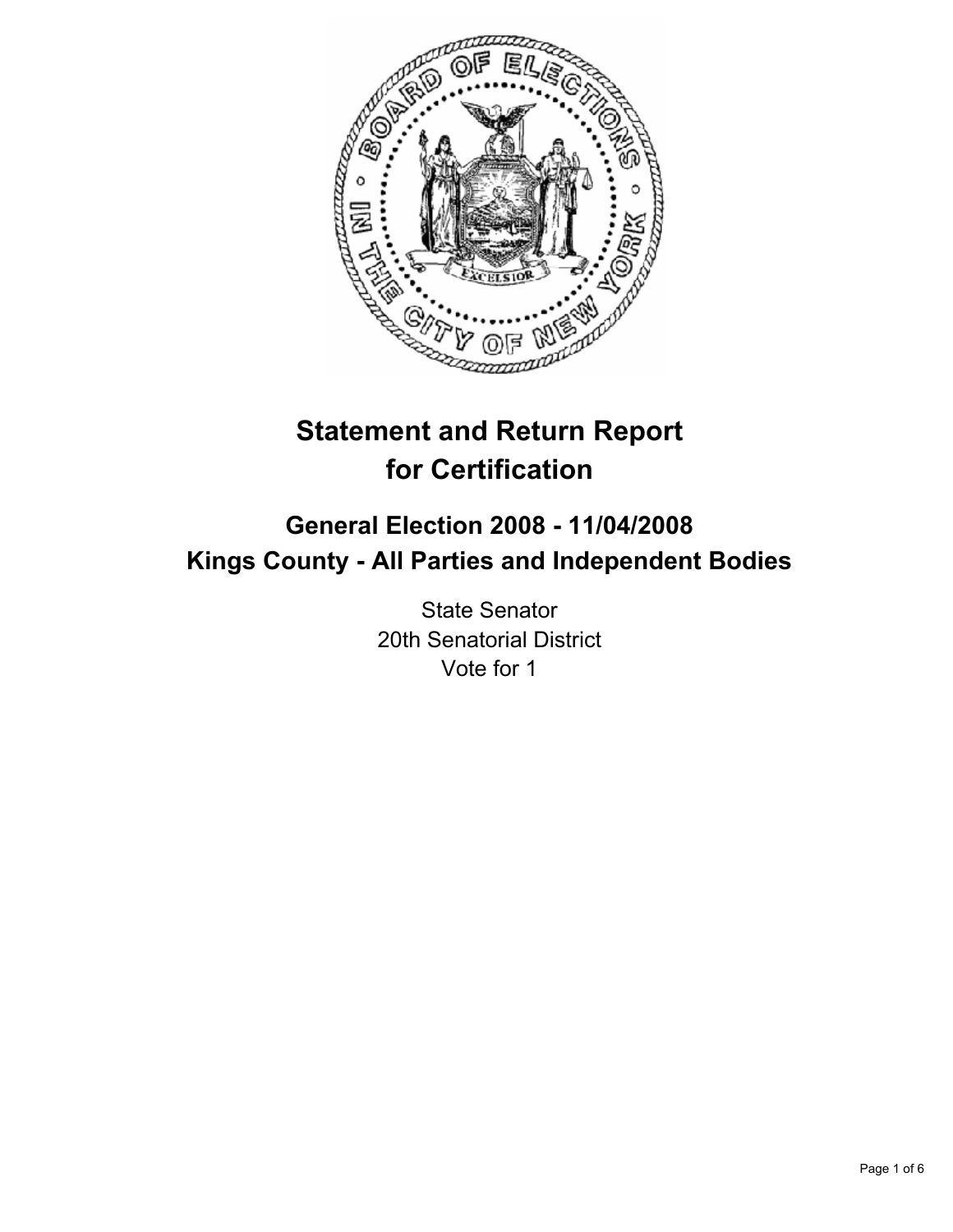

| <b>PUBLIC COUNTER</b>                | 6,097 |
|--------------------------------------|-------|
| <b>EMERGENCY</b>                     | 22    |
| ABSENTEE/MILITARY                    | 174   |
| AFFIDAVIT                            | 322   |
| <b>Total Ballots</b>                 | 6,628 |
| ERIC ADAMS (DEMOCRATIC)              | 4,653 |
| STEPHEN A CHRISTOPHER (REPUBLICAN)   | 92    |
| STEPHEN A CHRISTOPHER (CONSERVATIVE) | 13    |
| ERIC ADAMS (WORKING FAMILIES)        | 178   |
| <b>Total Votes</b>                   | 4,936 |
| Unrecorded                           | 1.692 |

# **Assembly District 43**

| <b>PUBLIC COUNTER</b>                | 33,480 |
|--------------------------------------|--------|
| <b>EMERGENCY</b>                     | 428    |
| ABSENTEE/MILITARY                    | 1,056  |
| <b>AFFIDAVIT</b>                     | 1,579  |
| <b>Total Ballots</b>                 | 36,708 |
| ERIC ADAMS (DEMOCRATIC)              | 24,804 |
| STEPHEN A CHRISTOPHER (REPUBLICAN)   | 1,323  |
| STEPHEN A CHRISTOPHER (CONSERVATIVE) | 378    |
| ERIC ADAMS (WORKING FAMILIES)        | 821    |
| <b>Total Votes</b>                   | 27,326 |
| Unrecorded                           | 9,382  |

| <b>PUBLIC COUNTER</b>                | 18,010 |
|--------------------------------------|--------|
| <b>EMERGENCY</b>                     | 488    |
| ABSENTEE/MILITARY                    | 727    |
| AFFIDAVIT                            | 723    |
| <b>Total Ballots</b>                 | 20,148 |
| ERIC ADAMS (DEMOCRATIC)              | 12,063 |
| STEPHEN A CHRISTOPHER (REPUBLICAN)   | 2,042  |
| STEPHEN A CHRISTOPHER (CONSERVATIVE) | 269    |
| ERIC ADAMS (WORKING FAMILIES)        | 1,741  |
| ALBERT LAV (WRITE-IN)                |        |
| INGRID JOSEPH (WRITE-IN)             |        |
| <b>Total Votes</b>                   | 16,117 |
| Unrecorded                           | 4,031  |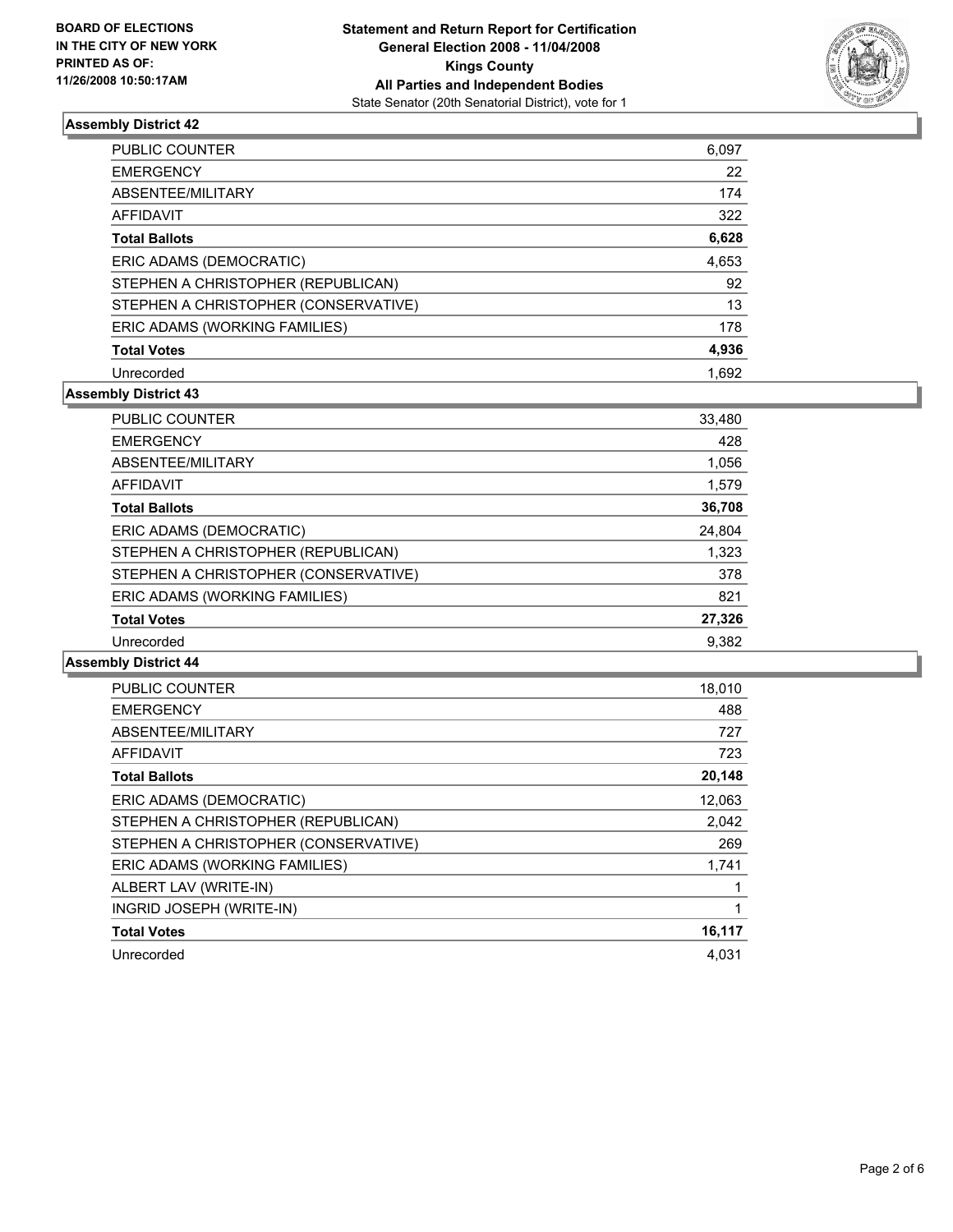

| <b>PUBLIC COUNTER</b>                | 295 |  |
|--------------------------------------|-----|--|
| <b>EMERGENCY</b>                     |     |  |
| ABSENTEE/MILITARY                    | 3   |  |
| <b>AFFIDAVIT</b>                     | 6   |  |
| <b>Total Ballots</b>                 | 313 |  |
| ERIC ADAMS (DEMOCRATIC)              | 93  |  |
| STEPHEN A CHRISTOPHER (REPUBLICAN)   | 87  |  |
| STEPHEN A CHRISTOPHER (CONSERVATIVE) | 10  |  |
| ERIC ADAMS (WORKING FAMILIES)        | 5   |  |
| <b>Total Votes</b>                   | 195 |  |
| Unrecorded                           | 118 |  |

# **Assembly District 51**

| <b>PUBLIC COUNTER</b>                | 5,131 |
|--------------------------------------|-------|
| <b>EMERGENCY</b>                     |       |
| ABSENTEE/MILITARY                    | 109   |
| AFFIDAVIT                            | 219   |
| <b>Total Ballots</b>                 | 5,487 |
| ERIC ADAMS (DEMOCRATIC)              | 2,838 |
| STEPHEN A CHRISTOPHER (REPUBLICAN)   | 520   |
| STEPHEN A CHRISTOPHER (CONSERVATIVE) | 80    |
| ERIC ADAMS (WORKING FAMILIES)        | 234   |
| <b>Total Votes</b>                   | 3,672 |
| Unrecorded                           | 1.815 |

| <b>PUBLIC COUNTER</b>                | 7,858 |
|--------------------------------------|-------|
| <b>EMERGENCY</b>                     | 171   |
| ABSENTEE/MILITARY                    | 464   |
| AFFIDAVIT                            | 229   |
| <b>Total Ballots</b>                 | 8,851 |
| ERIC ADAMS (DEMOCRATIC)              | 6,026 |
| STEPHEN A CHRISTOPHER (REPUBLICAN)   | 555   |
| STEPHEN A CHRISTOPHER (CONSERVATIVE) | 58    |
| ERIC ADAMS (WORKING FAMILIES)        | 863   |
| DORA ZANZONICO (WRITE-IN)            |       |
| RONALD HIDALGO (WRITE-IN)            |       |
| <b>Total Votes</b>                   | 7,504 |
| Unrecorded                           | 1.347 |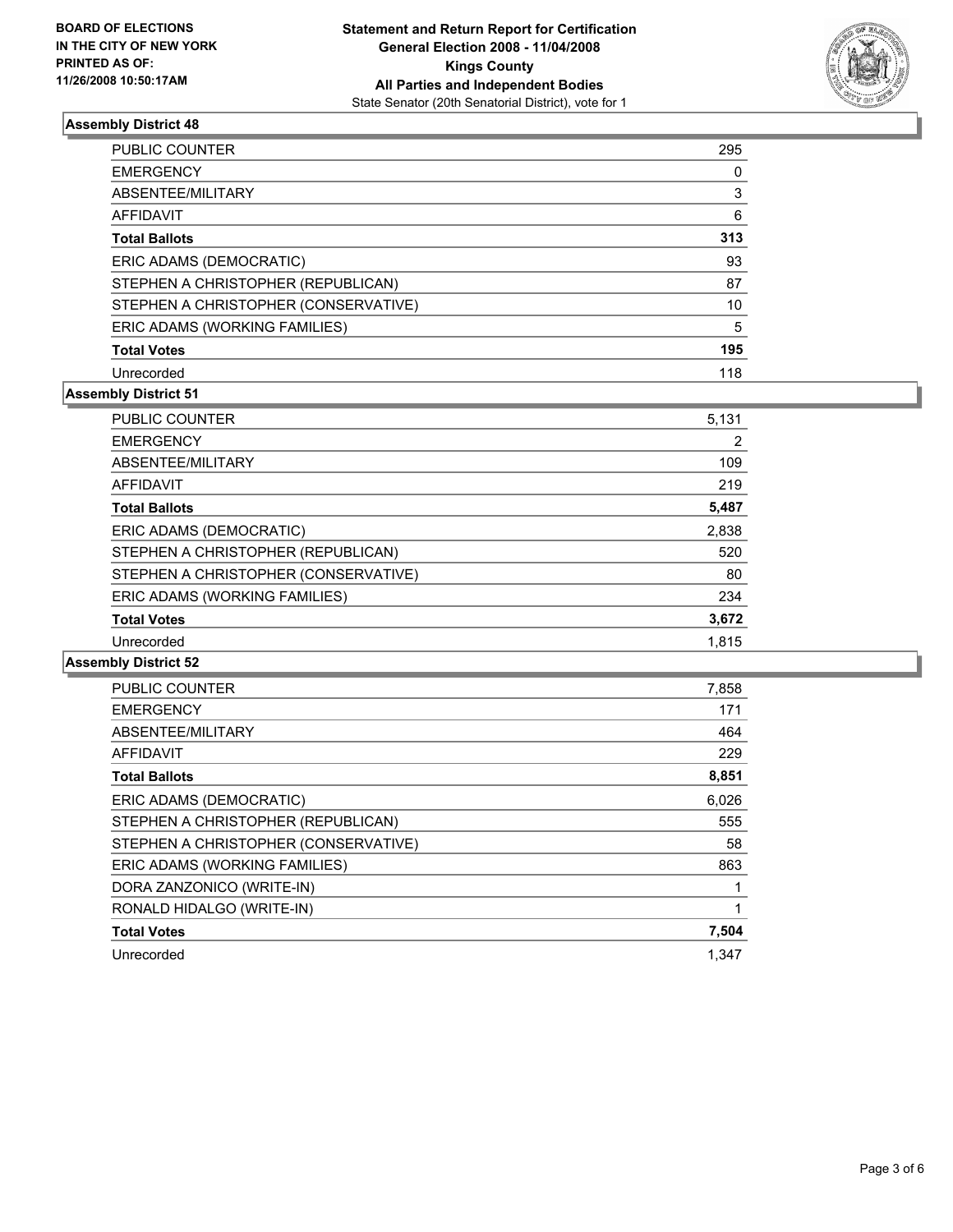

| <b>PUBLIC COUNTER</b>                | 2,022 |
|--------------------------------------|-------|
| <b>EMERGENCY</b>                     |       |
| ABSENTEE/MILITARY                    | 58    |
| <b>AFFIDAVIT</b>                     | 113   |
| <b>Total Ballots</b>                 | 2,203 |
| ERIC ADAMS (DEMOCRATIC)              | 1,528 |
| STEPHEN A CHRISTOPHER (REPUBLICAN)   | 15    |
| STEPHEN A CHRISTOPHER (CONSERVATIVE) |       |
| ERIC ADAMS (WORKING FAMILIES)        | 26    |
| <b>Total Votes</b>                   | 1,570 |
| Unrecorded                           | 633   |

# **Assembly District 56**

| PUBLIC COUNTER                       | 7,826 |
|--------------------------------------|-------|
| <b>EMERGENCY</b>                     | 387   |
| ABSENTEE/MILITARY                    | 157   |
| AFFIDAVIT                            | 450   |
| <b>Total Ballots</b>                 | 8,840 |
| ERIC ADAMS (DEMOCRATIC)              | 6,305 |
| STEPHEN A CHRISTOPHER (REPUBLICAN)   | 93    |
| STEPHEN A CHRISTOPHER (CONSERVATIVE) | 20    |
| ERIC ADAMS (WORKING FAMILIES)        | 120   |
| <b>Total Votes</b>                   | 6,538 |
| Unrecorded                           | 2,302 |

| <b>PUBLIC COUNTER</b>                | 20,407 |
|--------------------------------------|--------|
| <b>EMERGENCY</b>                     | 2      |
| ABSENTEE/MILITARY                    | 713    |
| <b>AFFIDAVIT</b>                     | 956    |
| <b>Total Ballots</b>                 | 22,211 |
| ERIC ADAMS (DEMOCRATIC)              | 15,433 |
| STEPHEN A CHRISTOPHER (REPUBLICAN)   | 273    |
| STEPHEN A CHRISTOPHER (CONSERVATIVE) | 58     |
| ERIC ADAMS (WORKING FAMILIES)        | 1,246  |
| GUILLERMO E. PHILPOTTS (WRITE-IN)    |        |
| <b>Total Votes</b>                   | 17,011 |
| Unrecorded                           | 5.200  |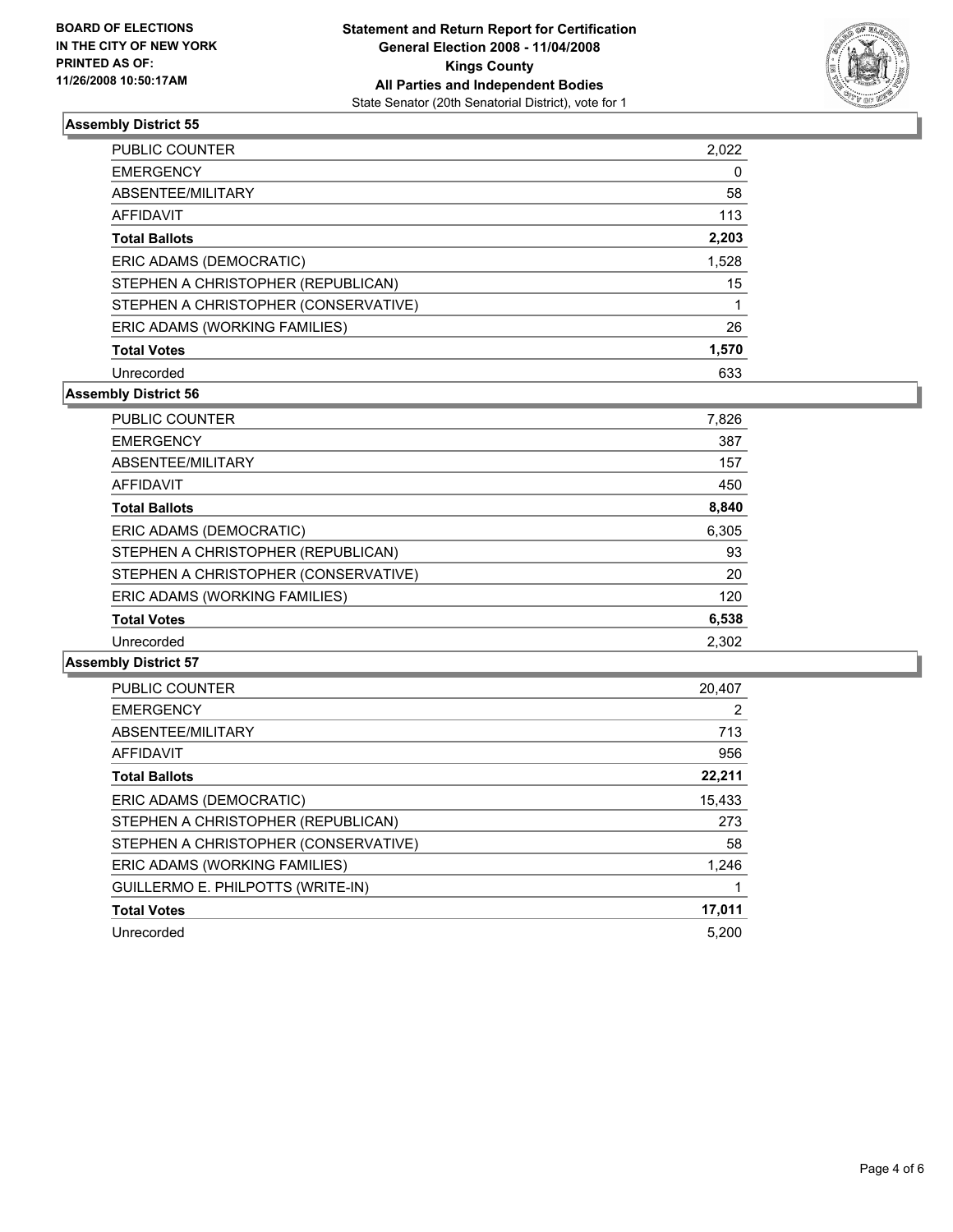

| <b>PUBLIC COUNTER</b>                | 31 |
|--------------------------------------|----|
| <b>EMERGENCY</b>                     |    |
| ABSENTEE/MILITARY                    |    |
| AFFIDAVIT                            |    |
| <b>Total Ballots</b>                 | 33 |
| ERIC ADAMS (DEMOCRATIC)              | 23 |
| STEPHEN A CHRISTOPHER (REPUBLICAN)   |    |
| STEPHEN A CHRISTOPHER (CONSERVATIVE) |    |
| ERIC ADAMS (WORKING FAMILIES)        |    |
| <b>Total Votes</b>                   | 23 |
| Unrecorded                           | 10 |